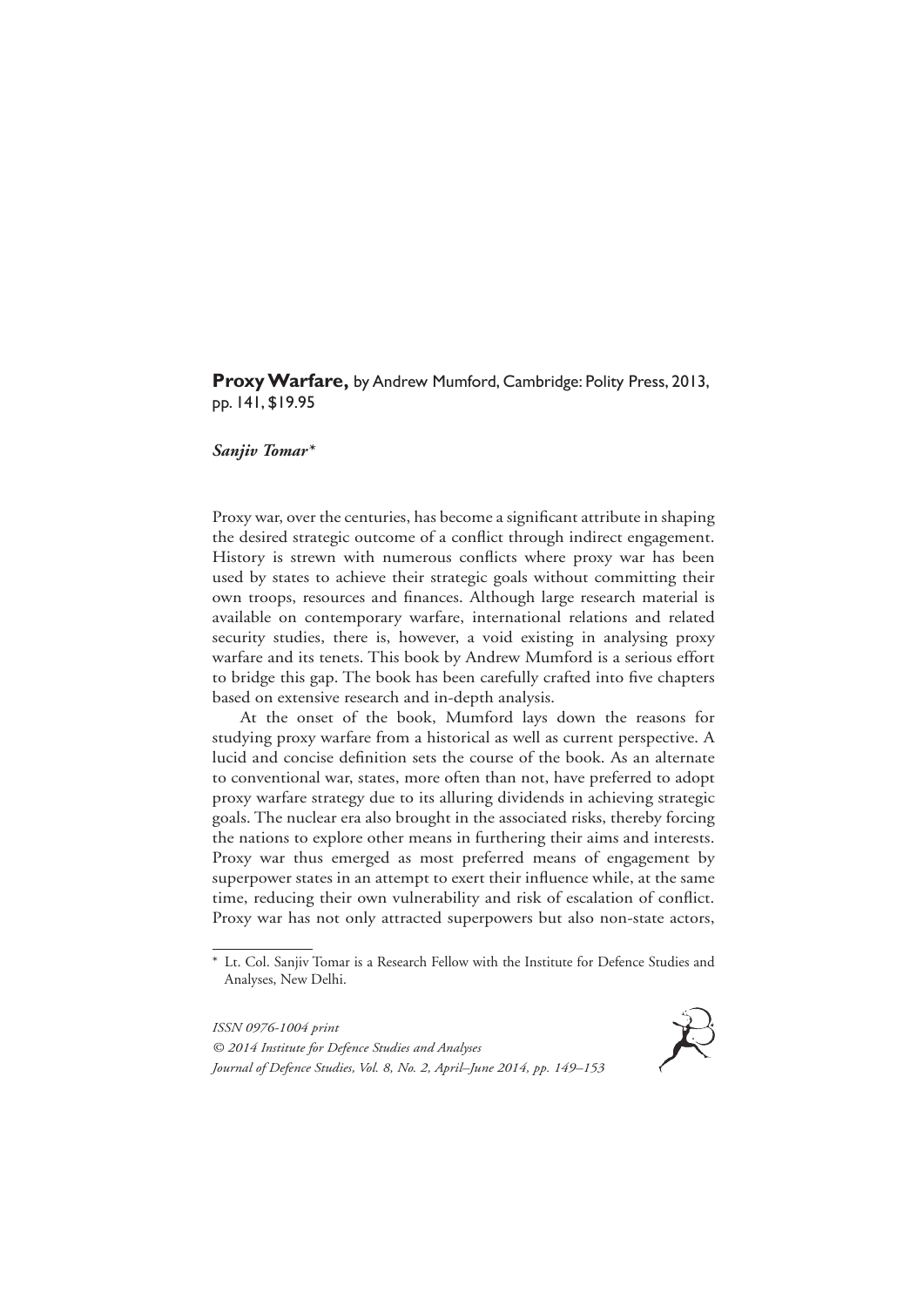## **150** *Journal of Defence Studies*

terrorist groups and private military companies (PMCs). The book is able to provide a full analysis of proxy warfare sponsors and the proxies themselves.

Chapter one of the book essentially deals with the parameters of proxy war by elaborating on what it is not. The author has cited an article by Yaacov Bar-Siman-Tov, in which nine key questions have been posed to characterize war by proxy. Each question is then examined by the author in detail in order to gain a true picture of what proxy war is all about. The dynamics of proxy war have been elaborated by citing examples in which opportunities have been seized by a country on request rather than based on an offer to achieve mutual strategic aim. One of the most important dynamics of proxy war is its capacity to escalate from local conflicts to larger war beyond the original borders, resulting into drawing in the other major power(s). However, historically, it is seen that localized wars, even those featuring superpower proxy interference, did not ever escalate into full-blown war due to reasons encompassing foreign policy objectives, threat of a nuclear conflict, domestic political compulsions, among others.

Another dynamic which the author has dealt with in this chapter is its fluid nature. The aspect of fluid nature of proxy war also revolves around the relationship between the benefactor and the proxy as well as the size and scope of intervention. It was observed during the Vietnam War that the size and scope of a small-scale proxy war developed into a large-scale proxy war and later into a full-blown war due to changed dynamics. It is also important to understand how proxy war differs from direct intervention and covert action. An understanding to differentiate between proxy intervention from direct intervention has been explained analysing the Angolan Civil War of 1975 on the one hand, and the use of remotely piloted drones by the United States (US) for making strikes in Afghanistan on the other, as direct interference. The use of drones may fall into the ambit of proxy war if they are used covertly on behalf of another state.

In the second chapter of the book, Mumford has very subtly dealt with theoretical aspects of proxy war. The appealing nature of proxy war and the motives behind it have been analysed through different schools of thoughts. Though realist approach rests on self-interest where maximum gains are sought through minimum inputs; however, this approach is inadequate. The ideological motives and interest are two key factors that play an important role in proxy war's appeal. The author analyses this in context with the US proxy war strategies during and after the Cold War.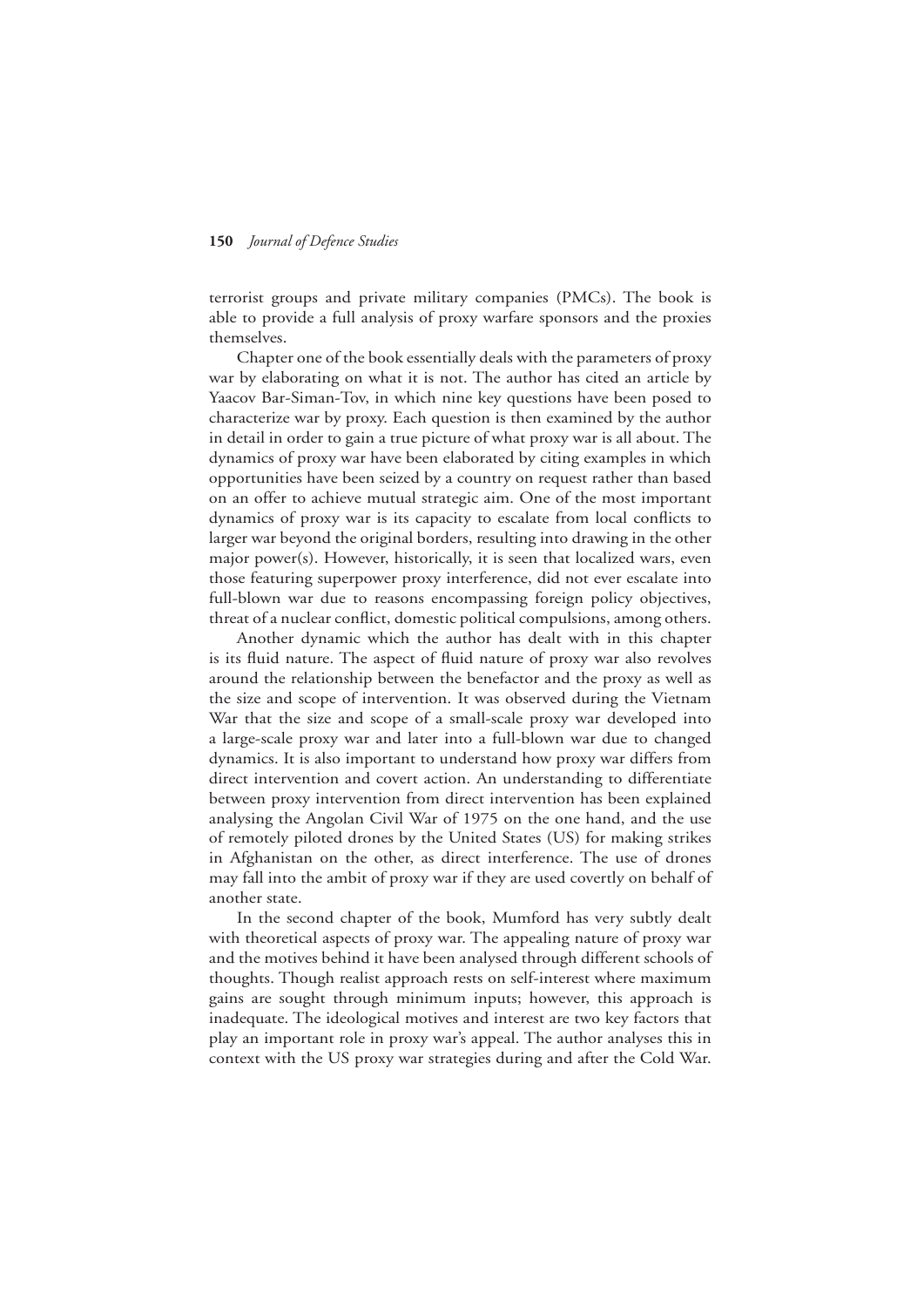Avoidance of nuclear war is seen as emergence of proxy war strategies. Instead of using direct intervention, states started selling weapons to their allies in order to protect their own interests terming it as 'arm's-length arms dealing'. This shows how states with the help of military hardware can intervene indirectly in foreign conflicts. Over the decades, traditional war has been on the decline, but it has been replaced by proxy war which comes at a very little price and risk.

In chapter three, 'Who Engages in Proxy War?', Mumford has analysed four different types of relations that have influenced proxy war and are still relevant. The culmination of the Cold War saw strong nations engaging themselves in proxy wars to achieve their strategic goals in different parts of the world. The superpowers considered themselves ideologically obliged to influence the internal affairs of other states in order to protect them from the influence of rival powers, which, over a period of time, got converted into a doctrine. The author has analysed the use of surrogate forces by superpowers through two case studies: the first is the case study of the Angolan Civil War in the 1970s that saw the use of Cuban surrogate forces by the erstwhile Soviet Union. In the second case study, the author has highlighted the proxy war strategy adopted by Iran in fighting a proxy war in Iraq, thereby avoiding a direct intervention and associated risks. At times, non-state actors also play a crucial role when state actors co-opt non-state actors to avoid direct intervention. In West Asia, Hizbullah is considered to be one of the most critical non-state proxy actors, as is Hamas. Another case study cited by the author is that of the East African Wars, wherein Sudan and Uganda used non-state proxies to fight undeclared wars in each other's territories.

How proxy wars are fought is deconstructed in the fourth chapter. Although there are no laid down strategies, the historical perspective given in this chapter explores main components of proxy war strategy in terms of provisioning of manpower, delivery of material, financial assistance and non-military means. Manpower plays an important role as it may seriously affect the outcome of proxy war. A benefactor can provide manpower through surrogate force or as military advisors. Cuban troops were employed by Soviet Union during various proxy wars across Africa in the late 1970s. A large number of non-combatants were also employed by Soviet Union as military advisors in various war zones. These were primarily used to protect allied regimes from coup threats or to give counter coup threats. Fighting cannot be done with manpower alone. Weapons, ammunition and other military aid provided by the benefactor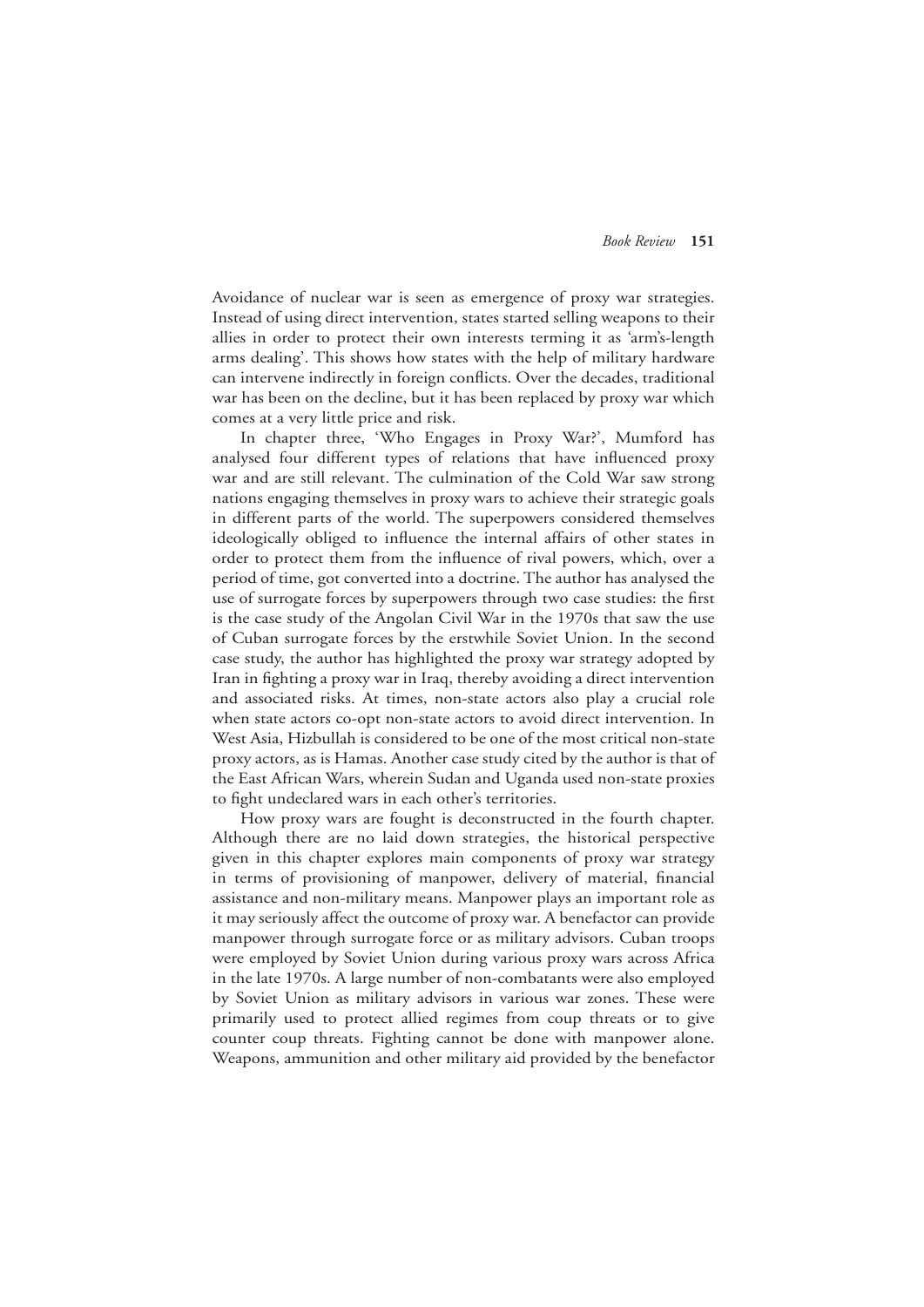## **152** *Journal of Defence Studies*

is the prime way to keep the proxy fighting for them. Sometimes, financial aid is also seen as proxy intervention if the aid is given to further a war aim. Of late, a large number of insurgent groups have emerged which receive financial aid not only from benefactors but also from dispersed ethnic communities. One such example is emergence of al-Qaida, which has altered the way in which proxy wars have been fought and financed.

In chapter five, the author has argued that declining trend in joining defence forces by ordinary citizens and increased cost of owning and maintaining modern weapon systems has made proxy war a favoured choice amongst nations as potential strategy while, at the same time, not losing the sight of strategic aim in a particular conflict or region. The end of the Cold War saw PMCs emerging as key player in circumventing high political risk of deploying own troops in foreign countries. The increasing use of PMCs is more profound in case of the US which has spent over 6–10 billion dollars on contracts with PMCs from 2003 to 2007 for security-related works in Iraq. Western states are now employing more and more PMCs than ever before. Non-state actors are also employing PMCs to assist them in proxy wars. The author has put forth that, in future, PMCs will emerge as the major source of providing manpower even for United Nations (UN) peacekeeping missions.

With greater reliance on computer networks for day-to-day activities, the day is not far when cyber warfare will override 'boots on ground notion', considered as a necessity in proxy war. Tracing the origin of a cyber attack is very difficult and, therefore, it becomes more appealing as an indirect proxy war strategy. Cyber warfare can damage critical infrastructure, cripple the economy and hack sensitive data without any traceability to its originator. The author has thus argued that the twentyfirst century will witness more proxy wars fought by proxy servers than by proxy forces.

China's rise as a global superpower has raised concerns in the US as well as other nations. The rise of China is likely to have far-reaching effects on the US economy and military spending. China's use of the 'soft power' mechanism has given it access to natural resources of many African countries through trade agreements, which has become integral to China's growth strategy. It is argued by the author that China may have to increase the scope of its proxy war engagement in African countries, contrary to its own foreign policy, in order to protect its interest in this region given the fact that China has deployed over 4,500 military personnel in Nigeria for security of oil infrastructure and Chinese-origin workforce.